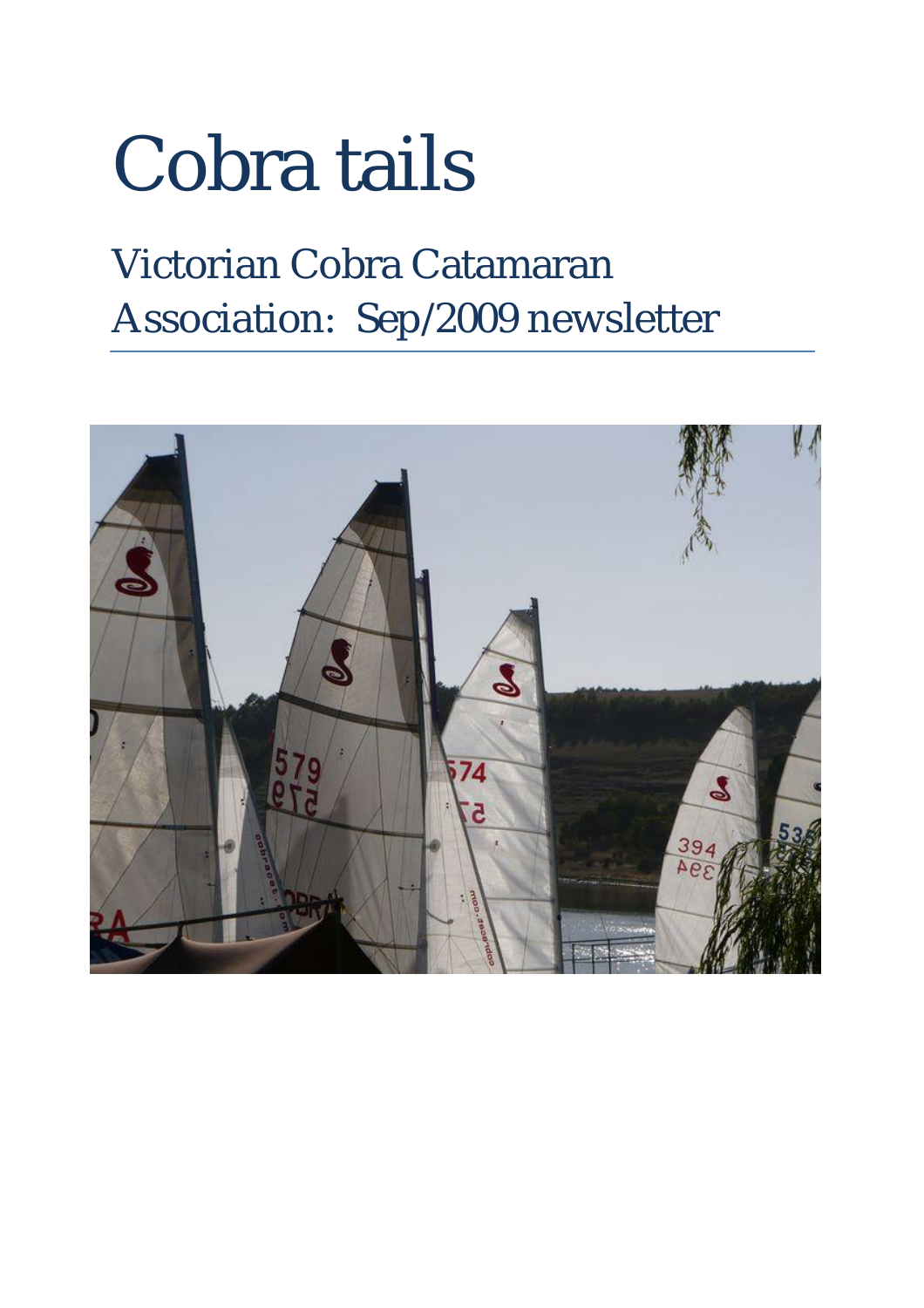## Presidents reports

Hi all,

With only a few more weeks to go until the start of the season I look out the window and realise that all the things I had planned to undertake on the boat simply hasn't happened. As I look around the house and see all the half completed projects the chances of them being done is pretty remote, where has the winter gone?

The organisation for the Nationals, to be held at Victor Harbor SA, is well underway and I hope you have all recorded it in your diary and planning to attend? There will be plenty of camping accommodation available at the local show grounds and with power onsite should cost about \$100 for the week. The Stingrays are doing most of organisation and they are attempting to keep the entry costs down as much as possible so there is no excuses for not attending this event. This Nationals is a combined event with the Arrow's, Stingray's and Cobra's and if anything like last year the spectacle of all the boats out on the water is great. The Stingrays are organising some photographs of the area and the camping facilities and I will send them out once they arrive.

Laurie has just returned from several months touring up to Cape York, he got back safe and sound. I am sure he will have plenty of stories. It was good seeing him waving the Cobra flag via his Cobra polo shirt standing at the northern most point of the Australian continent.

C U on the water soon

db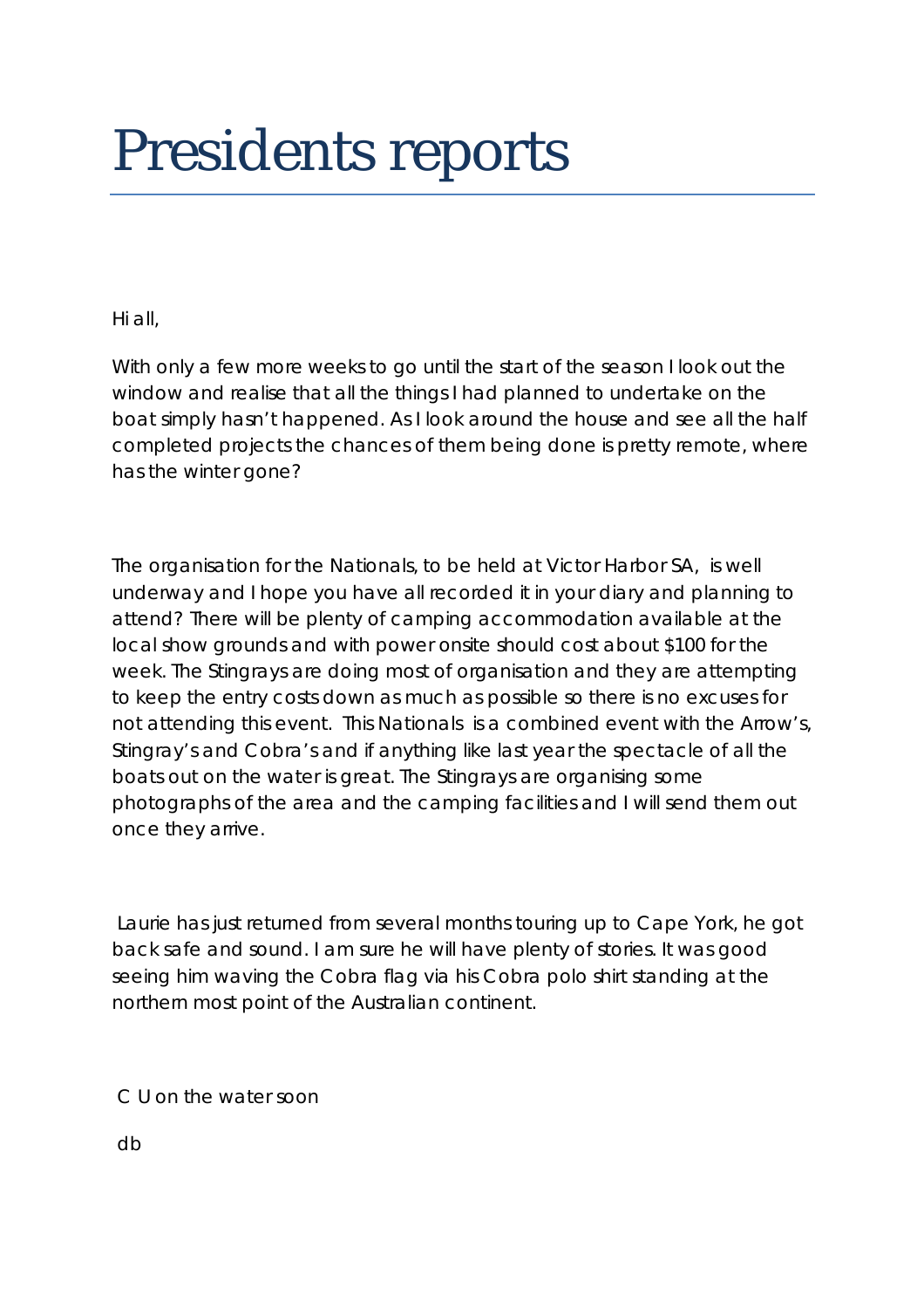### RACE SECRETARY'S WINTER UPDATE

What happened to racing in winter?

The months are racing away before the upcoming season, some of us are racing to build new boats, others racing to have sails made, and there was one person racing down the shop to get some acetone to scrub off the epoxy that didn't go off......... Plenty of racing in winter!!!

As the news raced around, camping is now available at Victor Harbour for our National Titles in the first week of January 2010.

For all of us who want as much practice before the Nats as possible there is a 2009 Mordialloc (S.C.) Winter Series - August 2 to September 20, refer to their website for all details. A good head Start for the racing Series at Parkdale Y.C. (and to test those new light weight parts while fewer people are watching........ 32mm boom this season?).

The VCCA is planing a new Traveller series for the 09-10 season with 4 racing / camping events held mostly in the long weekends, delicately arranged not to compromise our club's championship series.

As sadly we now have very few inland sailing venues, we are rearranging our traditional traveller series to include some coastal events. An exciting addition proposed will be the Westernport Challenge held from Cowes YC; very close to the start of February. We also plan to hold an event in S.A. to help support Cobra's growing and enthusiastic following there.

Specific confirmed details will be promoted in newsletters and on cobracat.com.

After our Winter practice, ¾ of the Club championship, a Traveller Series, and National Titles, we will all be sharpened up, on edge for a real WIZZ BANGER of a showdown, the State Titles, expected to be held at Bullen Merri during Easter 2010.

Let's dust off our Cobras and drag out the heavy wetsuits, the race is on!

*Traveller Series Dates:* Cup weekend – Rivoli Bay SA, 13th Feb – Westernport Marathon, 25th April – Yarrawonga, June – Sauna Sail.

Wes Miles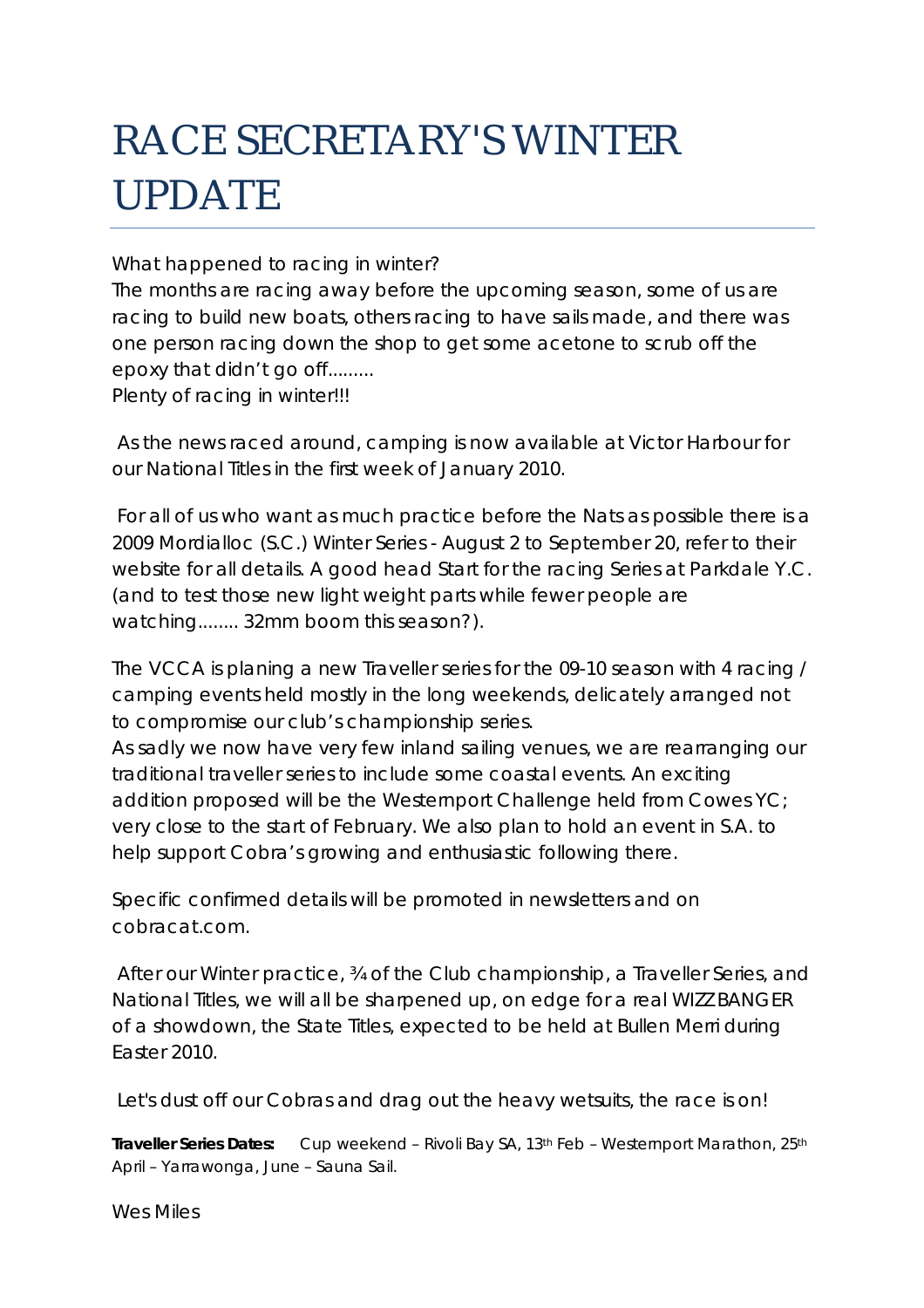#### WHAT DO COBRA SAILORS DO IN THE OFF SEASON?

Well, we finally made it! About as far away from the Melbourne cold as it is possible to be and still be in Aus. It's been an exciting and action filled trip, with some amazing scenery and great 4WD action to keep us interested. We have met an extraordinary range of people on the way. Been bogged once, pulled several people out of deep mud, enjoyed the fruits of our fishing endeavors and seen a huge range of flora and fauna. Trod on a snake last night – luckily only a python-, fished off a bank with a 3 metre croc a short distance away – I think it was a freshwater variety, but took no chances

Haven't been able to escape the Cobra influence – camped at Nixon Rocks near St George (not bad rocks as it turned out), crossed the Dawson River and Cobra Creek, raided a few orchards, bought meat at Marsh's butchers near Cairns and so on Ad Nauseum!!!

The roads up here have been surprisingly easy for the most part, provided we stayed on the Peninsular Development Road where there has been a great deal of effort put into maintaining good access, especially to Weipa. Once you leave the PDR it's a whole new story, especially on the old telegraph track with deep water crossings (over the bonnet at one stage), log bridges, 3 metre vertical drops into creek crossings(usually with a chicken track for the faint hearted )- in all a sheer delight to an enthusiastic four wheel driver!!.

We spent several days at Laura and took a guided tour of aboriginal rock art sites. A fascinating time with a knowledgeable guide to explain the significance of the images. I know a few spells now to slow down the opposition, so watch out if I start singing out on the water!!!

This was one of the log crossings we had to negotiate – a few metres into the water if one of the logs gave way. Even had a few onlookers waiting to see if we made it before they tried.

But it wasn't all that difficult. The only disappointment of the whole trip is that although we were often on the edge of crystal clear water – sea, billabongs, creeks and rivers – we couldn't swim. Human beings are at the bottom of the food chain here, even hundreds of kilometers from the sea, so we were always careful. Given that the day temps haven't dropped below 25 C, it has been difficult.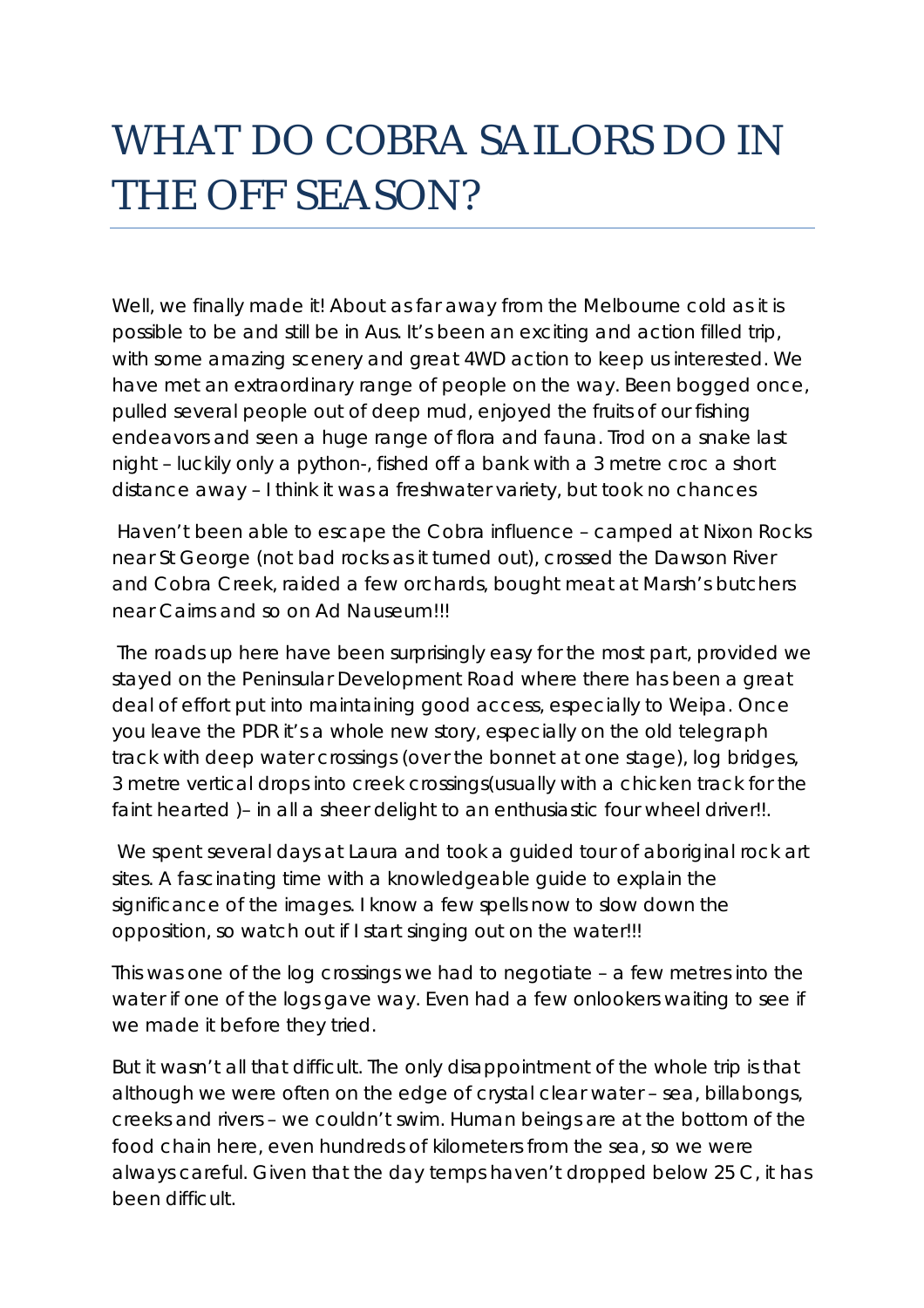So now its time to head back south and reacclimatize before the start of the next sailing season. Hope everyone has been well and working conscientiously on boat preparation and looking forward to another exciting season

Laurie



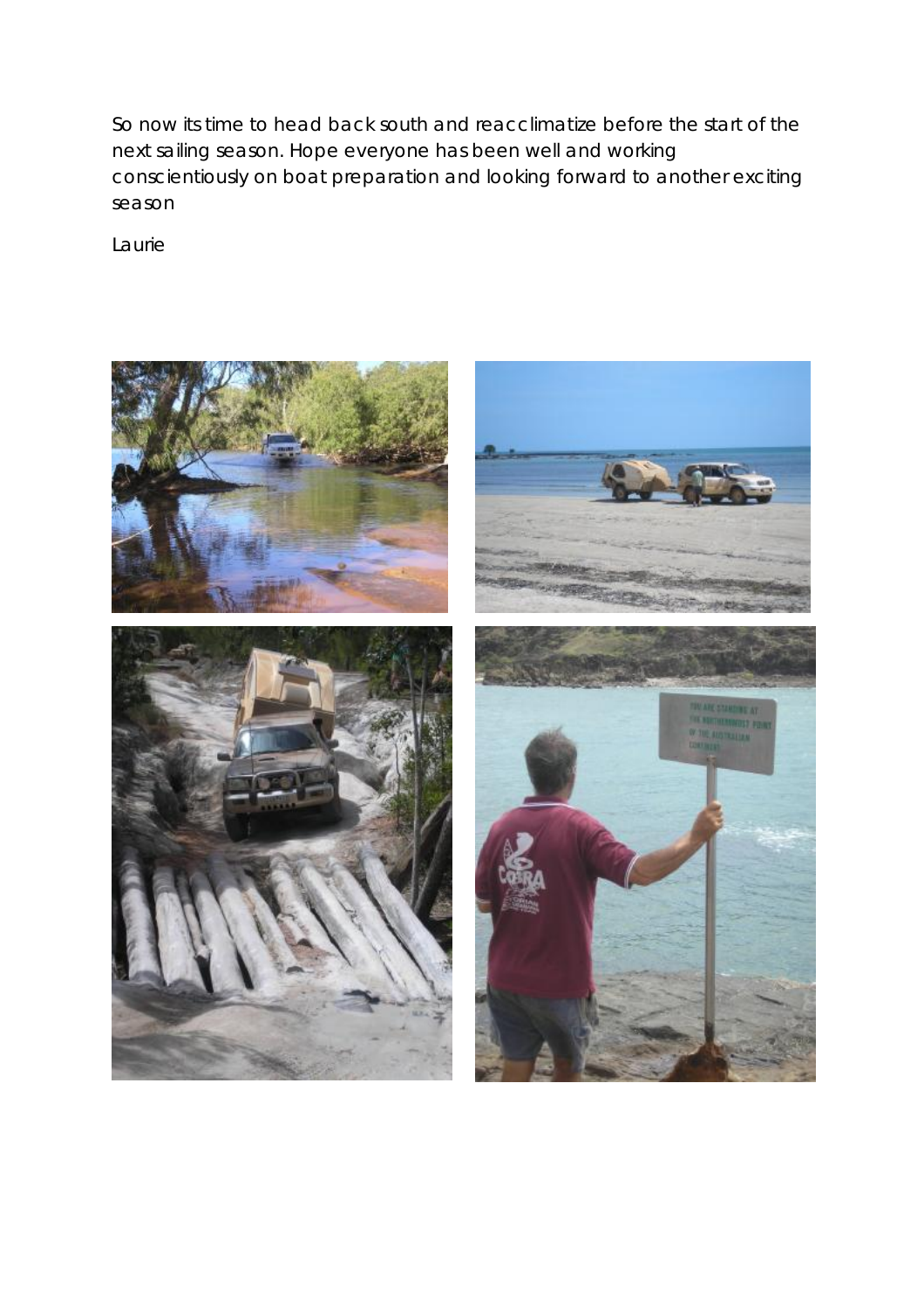For those of you that can attend or just can't get enough sailing in, the F.O.A.K. Regatta looks to be a good event & it'd be a chance to show people that Cobra's are alive & kicking.